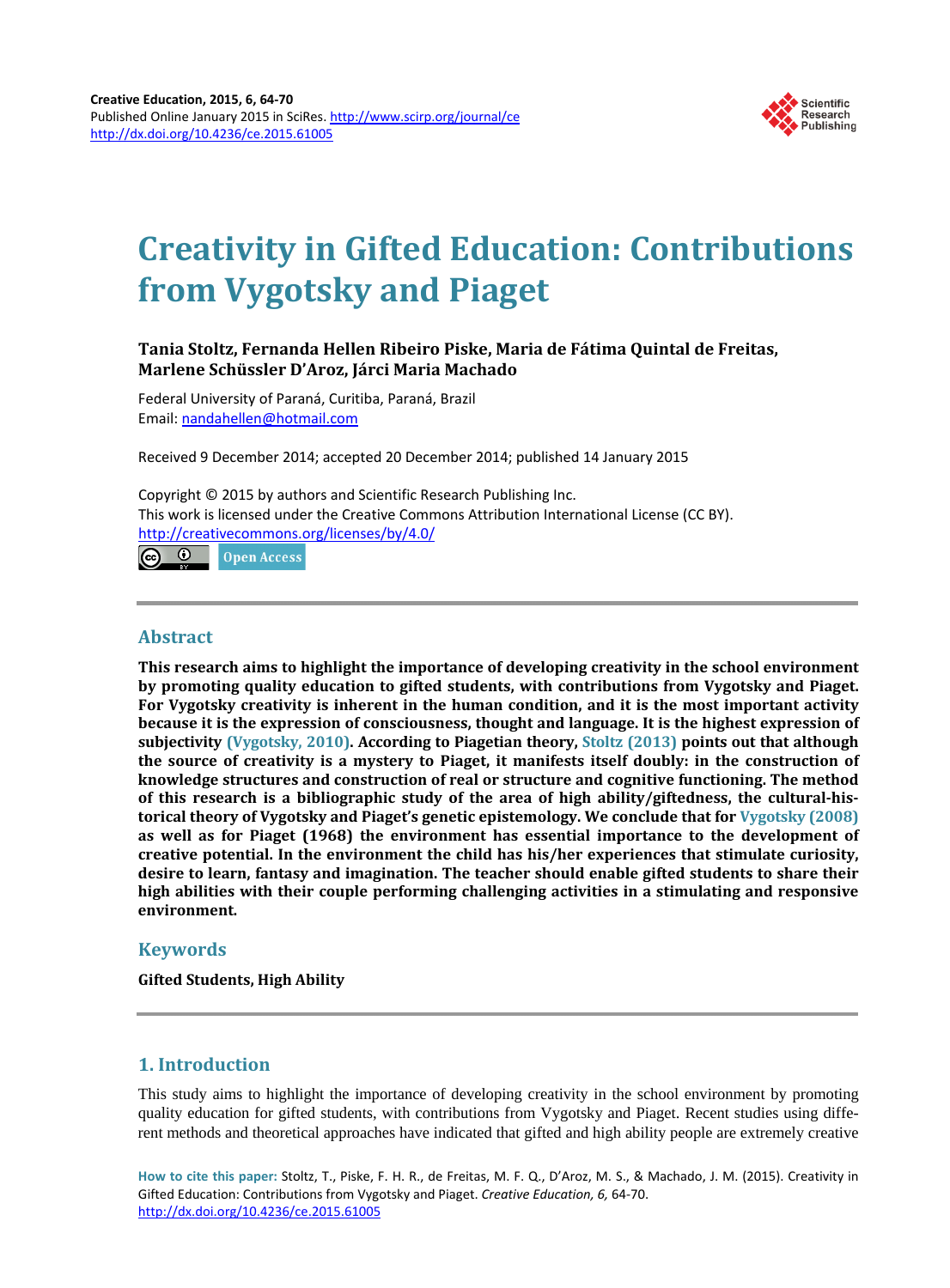[\(Alencar,](#page-4-0) 2001, 2007; [Peterson,](#page-5-0) 2003; Renzulli, 2004; Pérez, 2004; Piske, 2011, 2013; Piske & Stoltz, 2012, 2013; Prieto, Soto, & [Fernandez,](#page-5-0) 2013, Piske, Stoltz, & Machado, 2014a, among others). On the other hand, the literature has indicated that schools have difficulty in working to develop this characteristic [\(Winner,](#page-6-0) 1998; [Alencar,](#page-4-0) 2001, 2007, 2009, 2011; Piske & Stoltz, 2013; Piske, Stoltz, & [Machado,](#page-5-0) 2014b, among others). In the view of these authors, schools have shown themselves to be monotonous, using repetitive activities requiring reproduction of knowledge rather than the production of new knowledge. A widespread lack of preparation can be seen among teachers towards developing creativity at school. Development of creativity is essential, especially in a globalized world in which information is available everywhere, and schools urgently need to keep pace with this if they are not to lose their *raison d*'*être.*

What do Piaget and Vygotsky have to offer to the discussion in question? Both express the ideational movement of their time, of the modern age, at the same time going beyond their time. The intention is to understand creativity based on these two great theoretical authors, as well as the possibilities, based on these theories, for the education of high ability/gifted people. The theoretical discussion proposed in this study involves the area of high ability/giftedness, Vygotsky's cultural-historical theory and Piaget's genetic epistemology and psychology. This is justified based on the understanding that creativity should be the driving force of educational efforts, which in turn implies greater integration of art and its different manifestations in schools (Stoltz & [Weger,](#page-5-0) 2012; [Marjanovic-Shane,](#page-4-0) Connery, & John-Steiner, 2010).

#### **2. Educating for Autonomy as Educating for Creativity in Piaget**

Despite Piaget strongly expressing that he did not have a fixed opinion about Pedagogy, the problem of education interested him intensely. Aware of the impossibility of the direct transposition between the data of his Genetic Epistemology and Psychology and education, he calls on pedagogues to develop and adjust techniques for a proposed form of active teaching. Piaget's proposal aims to offer a series of devices for child experimentation and invention. Children would be guided through this process. In the words of Piaget,

Education, seen from the current viewpoint, consists of attempting to transform children into the kind of adults existing in the society to which they belong. (...) Whereas for me education consists of producing creators, even if there are not many, even if the creations of one are limited in relation to those of the other. But the need exists to produce nonconformist inventors, innovators. (...) In different degrees, of course: but there is always a domain in which it can exist (Piaget in [Bringuier,](#page-5-0) 1978: p. 183)... the great mistake made by some, was to go ahead with formalization before the time was right, with school students who, in no way whatsoever, had a method to assimilate (Piaget in Bringuier: p. 180).

Contribute to the development of creators: that is the translation of education into the development of autonomy in Piaget. Although the origin of creativity remains a mystery for Piaget, or the origin of talent, the most mysterious secret, Piaget understands cognitive development to be an essentially creative process. This form of understanding does not deny reality, but rather indicates that the problem of knowledge lies in the manner in which a person reconstructs reality. "Reality needs to be known, of course, but it needs to be reduced, through deduction and endogenous construction" (Piaget in Bringuier: p. 155). In this interactive and constructive process between the body and the environment, a new organ is created (cognitive structures) which regulates the exchanges between the body and the environment [\(Piaget,](#page-5-0) 2003). In order to be built, cognitive structures depend on coordination between the following factors: organic maturation, as a condition of that which the body is capable of; experience with physical objects; social experience and the self-regulating balancing process which coordinates the remaining factors (Piaget, 1936, 1937, 1964; Piaget & [Inhelder,](#page-5-0) 2003).

When Piaget sees the need to pay special attention to spontaneous development, he is not referring to that which is a product of empty verbalism, but to the coordination of social experience, physical experience and maturation through the organismic self-regulating equilibrium process, which is essentially creative but not voluntary. Here we have an impasse: the aim of education is the development of autonomy, which in turn requires its own determination of the routes of its formation [\(Piaget,](#page-5-0) 2000).

However, the result of a person's creations depends, in the final analysis, on the equilibrium process, which is not voluntary. There are, therefore, internal limits in relation to that which is built autonomously through interaction with the environment. Grasps of consciousness, as conceptual reconstitutions of what occurred in actions, represent the very domain of autonomy and creation in Piaget (1974a, [1974b\).](#page-5-0) It represents an autonomous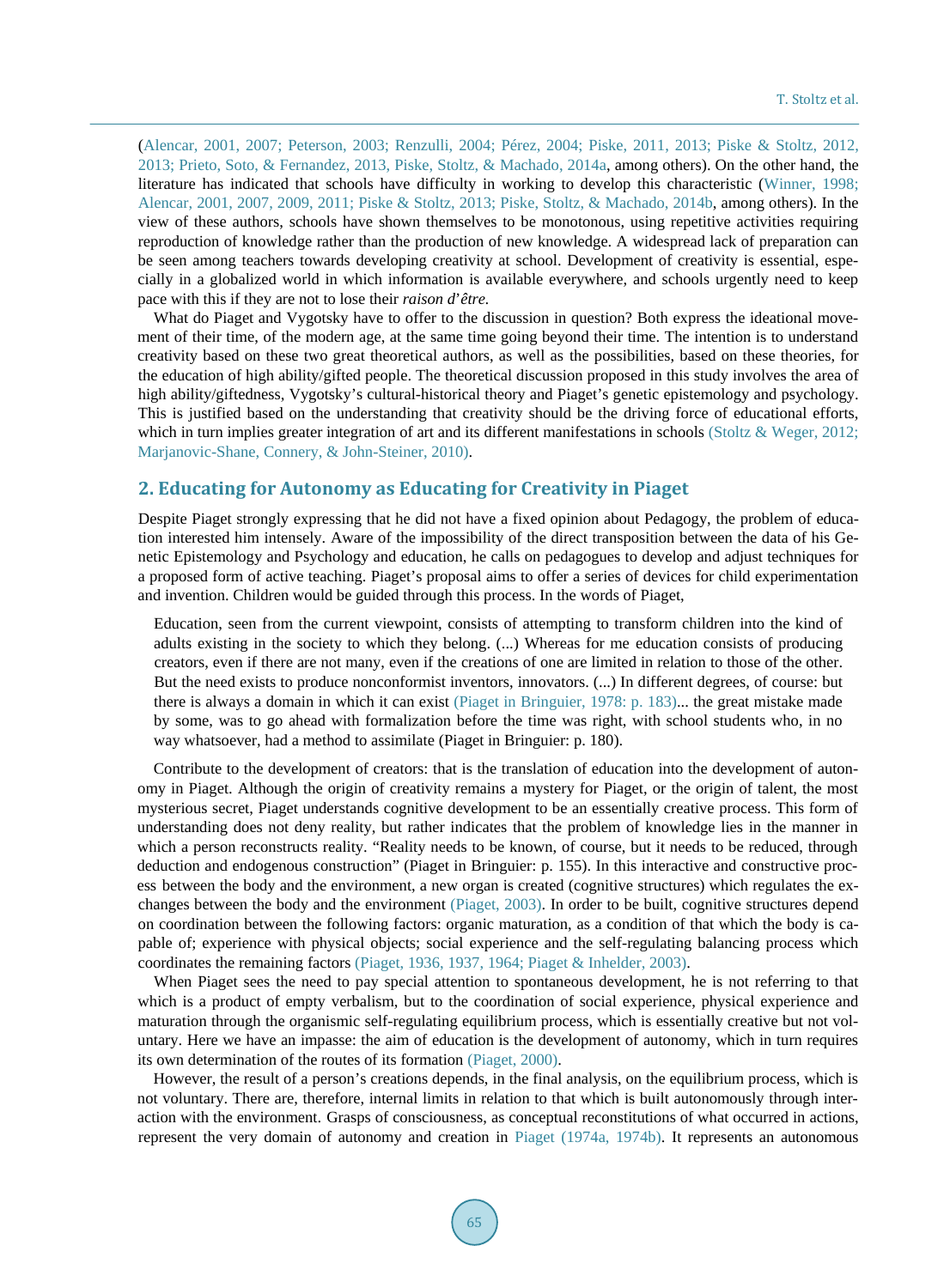self-regulated process. In actions, understanding is concentrated on the object and not on the mechanisms that made it possible to reach it, whereas grasp of consciousness involves interpretation and explanation of actions. Where is creativity here? It is in the manner in which a person rebuilds their actions, or in the production of more powerful logical structures "that permit the individual to act upon the world in more flexible and complex ways" (Gruber & [Vonèche,](#page-4-0) 1995: p. xxxix).

Piaget notes that autonomy of thought is only possible with effect from the formal operatory stage. With regard to cognitive structures based on rational logic and which imply new ideas, small children work with very limited possibilities and needs; whereas adolescents can see infinite possibilities which require necessary integrations. Nevertheless, Piaget notes that the period in which human cognition is most created, in terms of rapidness and fecundity, is between birth and eighteen months, prior to language, and takes the form of intelligence in action [\(Vonèche](#page-5-0) & Stoltz, 2007). Later, everything will be rebuilt on the level of thought and representation on the conceptual plane. For example, on the plane of representation, symbolic play's own imagination allows imaginary situations to be invented and which have unconscious affective impulses. In symbolic play, the peak of childhood play, creations are the result of reality's submission to the needs of self [\(Piaget,](#page-5-0) 1978).

Piaget states that finding new ideas depends, first of all, on not reading anything about the subject and letting all ideas flow, however absurd they may appear. Following this, it depends on reading everything about the subject and having a target for exercising critique ("Tête de Turc") [\(Bringuier,](#page-4-0) 1978). Creative imagination can thus be perceived to be at the origin of novelties, but that in order for it to advance, it has to be integrated into rational logical thought. In the construction of the new, creative imagination and rationale maintain a relationship of interdependence in cognitive development and are related to openings (possible) and closings (necessary) (Stoltz & [Parrat-Dayan,](#page-5-0) 2012; Stoltz, 2013).

Affectivity is the driving force of action in Piaget and, with the development of rational logic, moves from undifferentiation to differentiation and later integration of different points of view. A similar movement can be seen in relation to morality which, starting from anomy, goes on to heteronomy and then to autonomy, although this is never completely achieved, which is expressed in ideal or supra-individual values. Piaget sees the creative process of construction in all these dimensions of the human being. Like the physicist Niels Bohr, it is Piaget's understanding that we are tied and that we start from the description we give to the universe, which is relative to that to which we have access and which through our human and biological constitution we are able to assimilate. This is equivalent to recognizing our position in that which we do. On the other hand, this position puts us in the situation of creators. In this case, the description of human creativity, in Piaget, takes into consideration the agreement between mathematics and reality.

For me, mathematics is in nature—nature including human reason-and the latter, elaborating mathematics with a body and a nervous system, with all the body that is peculiar to it, which forms part of physical nature, in such a way that there is an agreement between mathematics and reality, through the body, and not through physical experience supported by objects (Piaget in [Bringuier,](#page-5-0) 1978: p. 151).

Thus creativity is essentially found imbedded in the precisely human construction of cognition via interaction with the world. Cognition is neither a copy of reality, nor the result of genetic preformism. In this process, construction of intelligence and construction of reality represent the two poles of a single creating unit that structures the universe. People create their structures and reality based on interactive exchanges with the environment and, in this way, get increasingly closer to reality. In this sense, for Piaget, to invent is also to circulate between disciplines. In this way, Piaget indicates the interdisciplinary character of the innovations he dedicated himself to studying: scientific creations. These are basically explained by Piaget's interaction, construction and logical determinism.

### **3. Creative Education for the Production of Meaning in Vygotsky**

Differently to Piaget, throughout his entire life Vygotsky had personal and scientific interest in the domains of literature, theatre, art and literary criticism. According to Van der Veer and [Valsiner](#page-5-0) (2009), this is the social and personal context related to Vygotsky having turned to Psychology, after 1922. Undoubtedly his "live experience" with the domain of art contributed to art being integrated into scientific actions and into his proposal for education. Vygotsky understands imagination and creativity as being intrinsically related to the development of the superior psychological functions proper to mankind.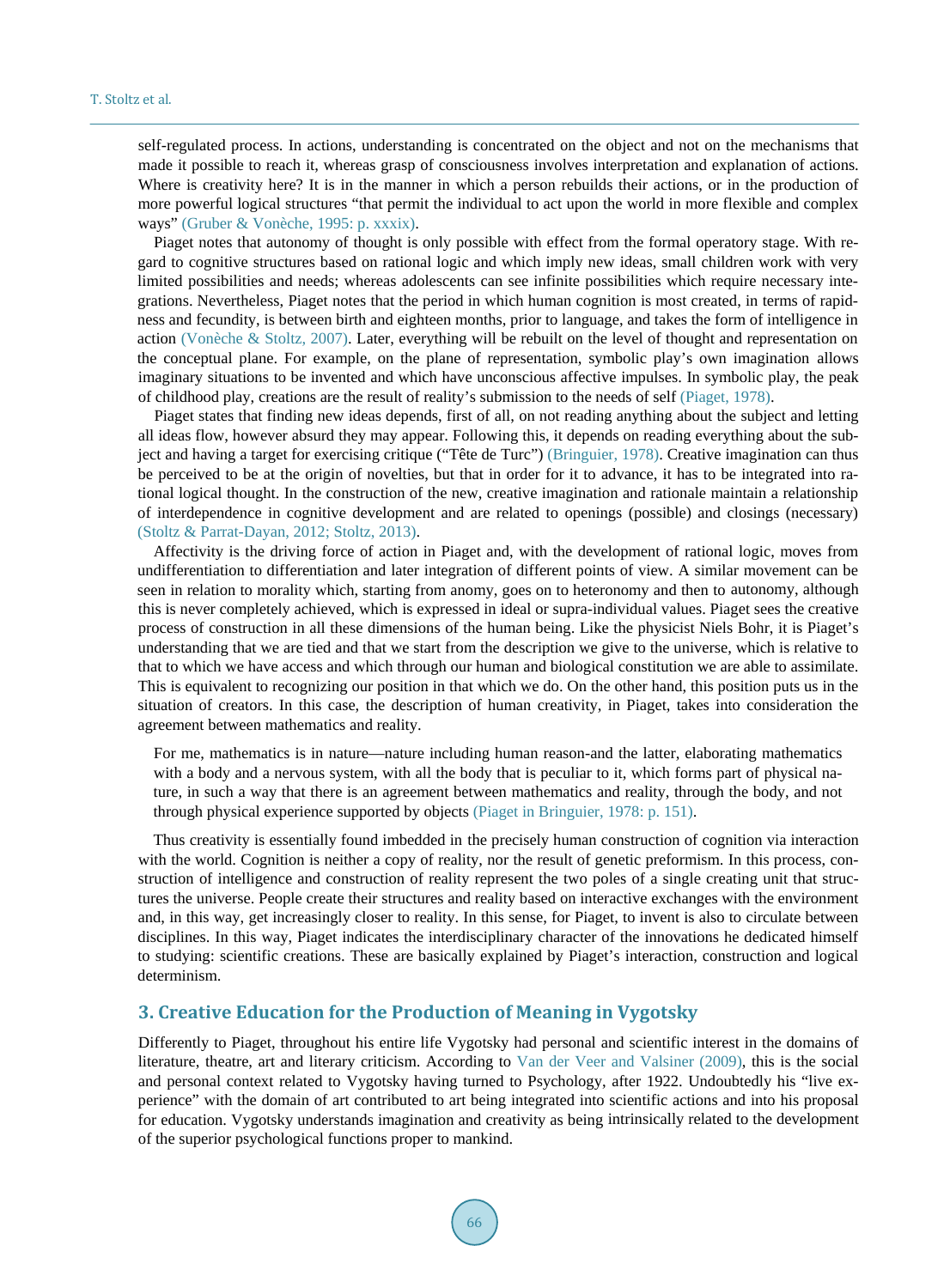Human imagination is seen as a new formation which has become historically viable, forming part of the system of superior psychological functions. It is considered by Vigotski to be a "more complex form of psychic activity", as "the union of various functions in their peculiar relationships" (Obras escogidas, v. II), and is intrinsically linked to the human capacity of planning and achieving. It is in this sense that Vigotski emphasizes that imagination needs to be completed, i.e., accomplished through an artifact, a word, a work of art; it needs to take on shape, to become a product capable of integrating, in an objective manner, collective production (Smolka in [Vigotsky,](#page-5-0) 2009: p. 30).

According to Vygotsky's cultural-historical theory, creativity is inherent to the human condition, and it is the most important activity because it is the expression of consciousness, thought and language. This aspect of creativity as an inherent factor of the human condition needs to be understood in its socio-historical dimension. In other words, from Vygotsky's point of view all psychic activity occurs in the mediation with the social history of human beings. It is this mediation that contributes to aspects such as creativity, subjectivity and the psychic world itself being immanent and inherent to that which is human, revealing all its historical and social potentiality. Creativity is the highest expression ofsubjectivity [\(Vygotsky,](#page-6-0) 2010). Piske [\(2013\)](#page-5-0) emphasizes that according to Vygotsky creativity can be understood as an innovate psychic process a child develops through its interactions with other subjects in a given social and cultural context. "In focusing on children and adolescents, Vygotsky highlighted the developmental processes that lead to the construction of the new. Play, fantasy, conceptual understanding, and creative imagination are all imbedded in the cultural and social processes that make human life possible" [\(John-Steiner](#page-4-0) et al., 2010: p. 14).

According to [Vygotsky](#page-6-0) (2008), a child's imagination develops very early and it is fundamental to nurture this ability because childhood development depends on it. The origin of generalizing thought lies in the imagination. "The creative activity of the imagination is directly related to the richness and diversity of the experiences lived by the subject, because they offer the material for fantasy. This is not necessarily direct experience with the object; hearing accounts of facts experienced by other people, descriptions of objects seen by other eyes or listening to stories of distant cultures are also rich material for building ideas" [\(Oliveira](#page-4-0) & Stoltz, 2010: p. 83).

For [Vygotsky](#page-6-0) (1994, 1996), the development of thought is related to the integration between concrete and abstract. Starting with imagination in games and children's toys, which inverts action, so that meaning determines action, Vygotsky argues that childhood games later become an adolescent's fantasy. Visual thinking, which is very important in the development of the intellect, ceases when concepts are formed, but its function continues in the realm of fantasy, where it plays an important role. Visual thinking undergoes important transformations under the influence of concepts, which cannot be excluded from the activity of imagination. It is precisely the intellect and the imagination coming closer to each other that distinguishes the adolescent age. It is in adolescence that thinking aided by metaphors becomes possible. "The movement from the concrete through the abstract to the construction of a new form of a concrete image, is the path which describes imagination in the adolescent age" [\(Vygotsky,](#page-6-0) 1994: p. 283).

Fantasy is exemplified by Vygotsky as the creative nature of concrete expression in the construction of a new image. Its high point is the achievement of a concrete form, but this can only be obtained with the help of abstraction. "An adolescent's fantasy moves from the concrete visual image through a concept to an imaginary image" (p. 283). It is through fantasy, one of the manifestations of mankind's creative activity, that adolescents find an effective means of finding a direction for their emotional life and dealing with it. Adolescents find in fantasy a means expressing their rich emotional life and their impulses. The unexpressed parts of adolescents' lives are expressed in creative images.

And now, whilst subjecting imagination to an analysis, we are, once again, able to see how these new forms of behaviour, which have their origins during the time of puberty and the yearnings which are bound up with it, begin to serve the adolescent's emotional strivings, how the adolescent's emotional and intellectual aspects of behaviour achieve their synthesis in his creative imagination, and how longings and thinking become combined in a complicated new way, in the activity connected with the creative imagination [\(Vy](#page-6-0)[gotsky,](#page-6-0) 1994: p. 286).

Vygotsky notes that all inventors, even geniuses, are always the result of their time and milieu. Their creativity originates from needs that were created before they were and rests upon possibilities that exist in the social and cultural environment [\(Stoltz](#page-5-0) & Piske, 2012). This indicates the social origin of development. The internali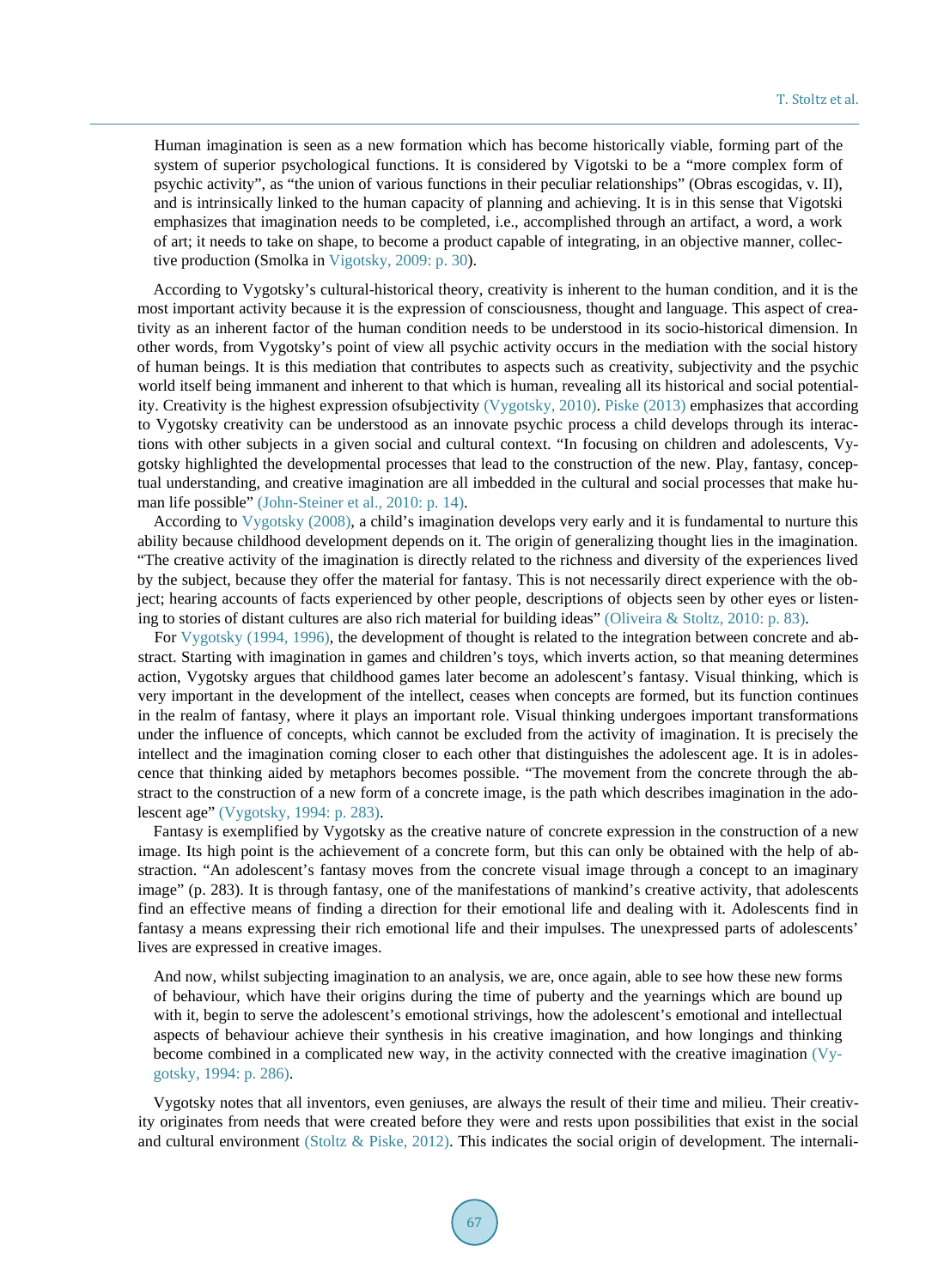zation of shapes mediated by signs constitutes the essential character of superior psychological functions [\(Vy](#page-6-0)[gotsky,](#page-6-0) 2000). Internalization, as the passage frominter psychic processes to intrapsychic processes, constitutes the essential human data. The passage is accompanied by the production of meanings, fruit of individual activity based on socially shared meanings and involving emotional experience. Creativity lies in this negotiation with culture and production of meaning. Consciousness and subjectivity, as well as the development of concepts are the result of the process of internalization, culminating in live emotional experience which depends on creativity [\(Stoltz,](#page-5-0) 2010). In this sense, education, by creating zones of proximal development in a process of relationships, spans the social and the individual, context and experience, enabling new creative syntheses [\(Stoltz](#page-5-0) & Piske, [2012\).](#page-5-0) As such, the new psychological functions need the support of the context, beyond intellectualism [\(Vy](#page-6-0)[gotsky,](#page-6-0) 1994: p. 274), for the negotiation of meanings and the production of senses.

#### **4. Conclusion**

In conclusion, both for Vygotsky and for Piaget the environment is of fundamental importance for the development of creative potential. For one of them, Piaget, the importance of the environment is expressed in the interactions that enable the processes of thinking and intelligence to be built. For the other, Vygotsky, the environment appears as a condition that enables social influences to be revealed and contributes to the historical construction of the subjective aspects. As such, it could be said that in Piaget creativity is emphasized in the cognitive aspects, while in Vygotsky creativity can be perceived in the variations in historical and social contexts and this, in turn, shows the potential of changes and adaptations present in the processes of human creation and innovation. In the environment a person has experiences and takes on new instruments which provoke curiosity, the desire to learn, and awaken fantasy and the imagination.

This is why it is important for teachers, as the main mediators in schools, to work with emotion and knowledge and to enable gifted students to share their high abilities with their peers, undertaking activities that are both challenging and also develop sensitivity, within a stimulating environment that responds to their special educational needs, which are not only intellectual but also affective and social.

The debate between Piaget and Vygotsky regarding creativity is highly productive given that it brings essential elements for the challenges of current day education, which needs to go beyond its intellectualist nature and integrate scientific creations with artistic creations. This is equivalent to developing sensitive rationale, where cognition and affectivity are integrated and "live emotional experiences" can come to the fore and enable, along with the development of individual consciousness, greater sensitivity regarding serious social and environmental problems. In the words of [Vygotsky](#page-6-0) (1999), art can integrate affectivity and cognition, providing equilibrium between body and environment. There is much to be done in this sense in education.

#### **References**

<span id="page-4-0"></span>Alencar, E. M. L. S. (2001). *Criatividade e educação de superdotados.* Petrópolis, RJ: Vozes.

- Alencar, E. M. L. S. (2007). Características socioemocionais do superdotado: questões atuais. *Psicologia em Estudo (Online), 12,* 371-378. <http://dx.doi.org/10.1590/S1413-73722007000200018>
- Alencar, E. M. L. S. (2009). *Como desenvolver o potencial criador: Um guia para a liberação da criatividade em sala de aula.* Petrópolis, RJ: Vozes.
- Alencar, E. M. L. S. (2011). Criatividade na educação superior na perspectiva de estudantes e professores. In S. M. Wechsler, & T. C. Nakano (Orgs.), *Criatividade no ensino superior: Uma perspectiva internacional* (pp. 180-201)*.* São Paulo: Vetor.
- Bringuier, J. C. (1978). *Conversando com Jean Piaget.* Rio de Janeiro e São Paulo: Difel.
- Gruber, H., & Vonèche, J. J. (Eds.) (1995). *The essential Piaget. An Interpretive Reference and Guide.* New Jersey: Aronson.
- John-Steiner, V., Connery, M. C., & Marjanovic-shane, A. (2010). Dancing with the Muses: A Cultural-Historical Approach to Play, Meaning Making and Creativity. In M. C. Connery, V. John-Steiner, & A. Marjanovic-Shane (Eds.), *Vygotsky and Creativity. A Cultural-Historical Approach to Play, Meaning Making, and the Arts.* New York: Peter Lang.
- Marjanovic-Shane, A., Connery, M. C., & John-Steiner, V. A. (2010). Cultural-Historical Approach to Creative Education. In M. C. Connery, V. John-Steiner, & A. Marjanovic-Shane (Eds.), *Vygotsky and Creativity. A Cultural-Historical Approach to Play, Meaning Making, and the Arts*. New York: Peter Lang.
- Oliveira, M. E. de., & Stoltz, T. (2010). Teatro na escola: Considerações a partir de Vygotsky. *Educar em revista, Curitiba, 36,* 77-93. [http://www.scielo.br/scielo.php?script=sci\\_arttext&pid=S0104-40602010000100007&lng=en&nrm=iso](http://www.scielo.br/scielo.php?script=sci_arttext&pid=S0104-40602010000100007&lng=en&nrm=iso)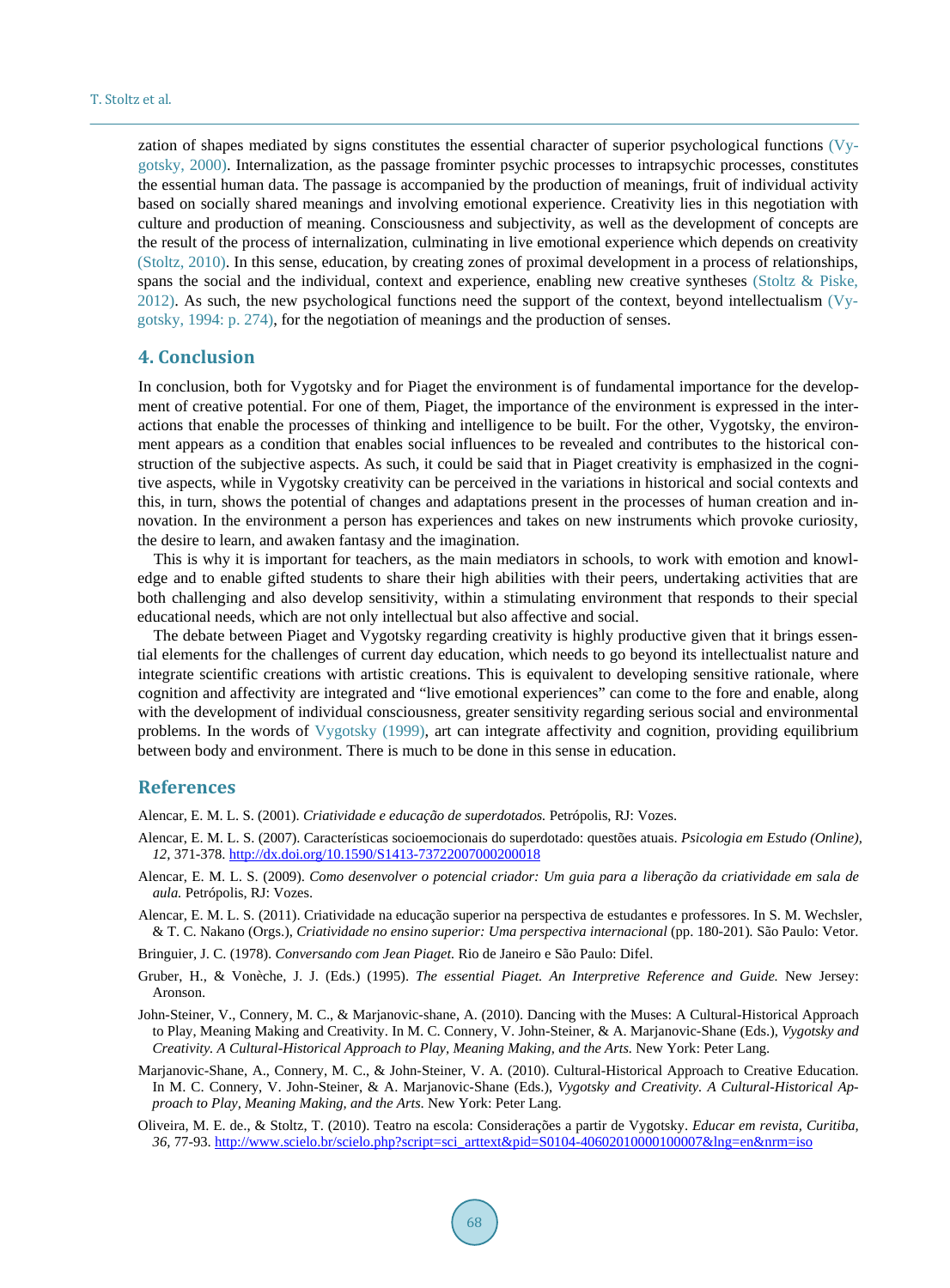<http://dx.doi.org/10.1590/S0104-40602010000100007>

- <span id="page-5-0"></span>Pérez, S. G. P. B. (2004). *Gasparzinho vai à escola: Um estudo sobre as características do aluno com altas habilidades produtivo-criativo.* Dissertação (Mestrado em Educação), Porto Alegre: Pontifícia Universidade Católica do Rio Grande do Sul,
- Peterson, J. S. (2003). Underachievers: Students Who Don't Perform. In J. F. Smutny (Ed.), *Underserved Gifted Populations* (pp. 307-332). Creskill, NJ: Hampton.
- Piaget, J. (1936). *La naissance de l'intelligence chezl'enfant.* Neuchâtel: Delachaux et Niestlé.
- Piaget, J. (1937). *La construction du réelchezl'enfant.* Neuchâtel: Delachaux et Niestlé.
- Piaget, J. (1964). Cognitive Development in Children: Development and Learning. *Journal of Research in Science Teaching, 2,* 176-186. <http://dx.doi.org/10.1002/tea.3660020306>
- Piaget, J. (1974a). *La prise de conscience.* Paris: PUF.
- Piaget, J. (1974b). *Réussir et comprendre.* Paris: PUF.
- Piaget, J. (1978). *A formação do símbolo na criança: Imitação, jogo, sonho, imagem e representação* (3rd ed.). Rio de Janeiro: Zahar.
- Piaget, J. (2000). *Para onde vai a educação* (15th ed.)? Rio de Janeiro: José Olympio.
- Piaget, J. (2003). *Biologia e conhecimento. Ensaio sobre as relações entre as regulações orgânicas e os processos cognoscitivos* (4th ed.). Petrópolis, RJ: Vozes.
- Piaget, J., & Inhelder, B. (2003). *A psicologia da criança.* Rio de Janeiro: Difel.
- Piske, F. H. R. (2011). Diversidade e inclusão: O direito à educação de alunos superdotados. *X Congresso Nacional de Educação-Educere—I Seminário Internacional de Representações Sociais, Subjetividade e Educação—SIRSSE*. Curitiba: Pontifícia Universidade Católica do Paraná, 151-161*.* [http://educere.bruc.com.br/CD2011/pdf/4341\\_2306.pdf](http://educere.bruc.com.br/CD2011/pdf/4341_2306.pdf)
- Piske, F. H. R. (2013). *O desenvolvimento socioemocional de alunos com altas habilidades/superdotação (AH/SD) no contexto escolar: Contribuições a partir de Vygotsky. Dissertação (Mestrado em Educação)*. Curitiba: Universidade Federal do Paraná.
- Piske, F. H. R., & Stoltz, T. (2012). O desenvolvimento afetivo de alunos superdotados: Uma contribuição a partir de Piaget. *Schème: Revista Eletrônica de Psicologia e Epistemologia Genéticas, 4,* 149-166.
- Piske, F. H. R., & Stoltz, T. (2013). Criatividade na escola: A necessidade de reavaliar as práticas educacionais aos alunos superdotados. In F. H. Piske, & S. Bahia (Coods.), *Criatividade na escola: O desenvolvimento de potencialidades, altas habilidades/superdotação (AH/SD) e talentos*. Curitiba: Juruá.
- Piske, F. H. R., Stoltz, T., & Machado, J. (2014a). Creative Education for Gifted Children. *Creative Education, 5,* 347-352. <http://www.scirp.org/journal/PaperInformation.aspx?PaperID=45206>
- Piske, F. H. R., Stoltz, T., & Machado, J. (2014b). Creative Educational Practices for Inclusion of Gifted Children. *Creative Education, 5,* 803-808. <http://www.scirp.org/journal/PaperInformation.aspx?PaperID=46997>
- Prieto, M. D., Soto, G., & Fernández, M. C. (2013). El aula como espacio creativo. In F. H. Piske, & S. Bahia (Coods.), *Criatividade na escola: O desenvolvimento de potencialidades, altas habilidades/superdotação (AH/SD) e talentos.* Curitiba: Juruá.
- Renzulli, J. S. (2004). O que é esta coisa chamada superdotação, e como a desenvolvemos? Uma retrospectiva de vinte e cinco anos. *Educação, 27,* 75-131.
- Stoltz, T. (2010). Por que Vygotsky na educação? In E. C. Ramos, & K. Franklin (Orgs.), *Fundamentos da educação: Os diversos olhares do educar.* Curitiba: Juruá.
- Stoltz, T. (2013). Desenvolvimento cognitivo como invenção e para além da racionalidade. In F. H. R. Piske, & S. Bahia (Eds.), *Criatividade na escola: O desenvolvimento de potencialidades, altas habilidades/superdotação (AH/SD) e talentos.* Curitiba: Juruá.
- Stoltz, T., & Parrat-Dayan, S. (2012). Imaginário criativo e racionalidade: Incompatibilidade ou compatibilidade? In L. C. Moreira, & T. Stoltz (Orgs.), *Altas habilidades/superdotação, talento, dotação e educação.* Curitiba: Juruá.
- Stoltz, T., & Piske, F. H. R. (2012). Vygotsky e a questão do talento e da genialidade. In L. C. Moreira, & T. Stoltz (Orgs.), *Altas habilidades/superdotação, talento, dotação e educação.* Curitiba: Juruá.
- Stoltz, T., & Weger, U. (2012). Piaget and Steiner: Science and Art in the Process of Formation. *Research on Steiner Education (RoSE), 3,* 134-145. Oslo: Rudolf Steiner University College; Alfter: Alanus University of Arts and Social Sciences. <http://www.rosejourn.com/index.php/rose/article/viewFile/106/131>

Van Der Veer, R., & Valsiner, J. (2009). *Vygotsky: Uma síntese* (6th ed.). São Paulo: Edições Loyola.

Vonèche, J., & Stoltz, T. (2007). Ação como solução ao problema mente e corpo na teoria de Piaget. *Educar em Revista, 30,*